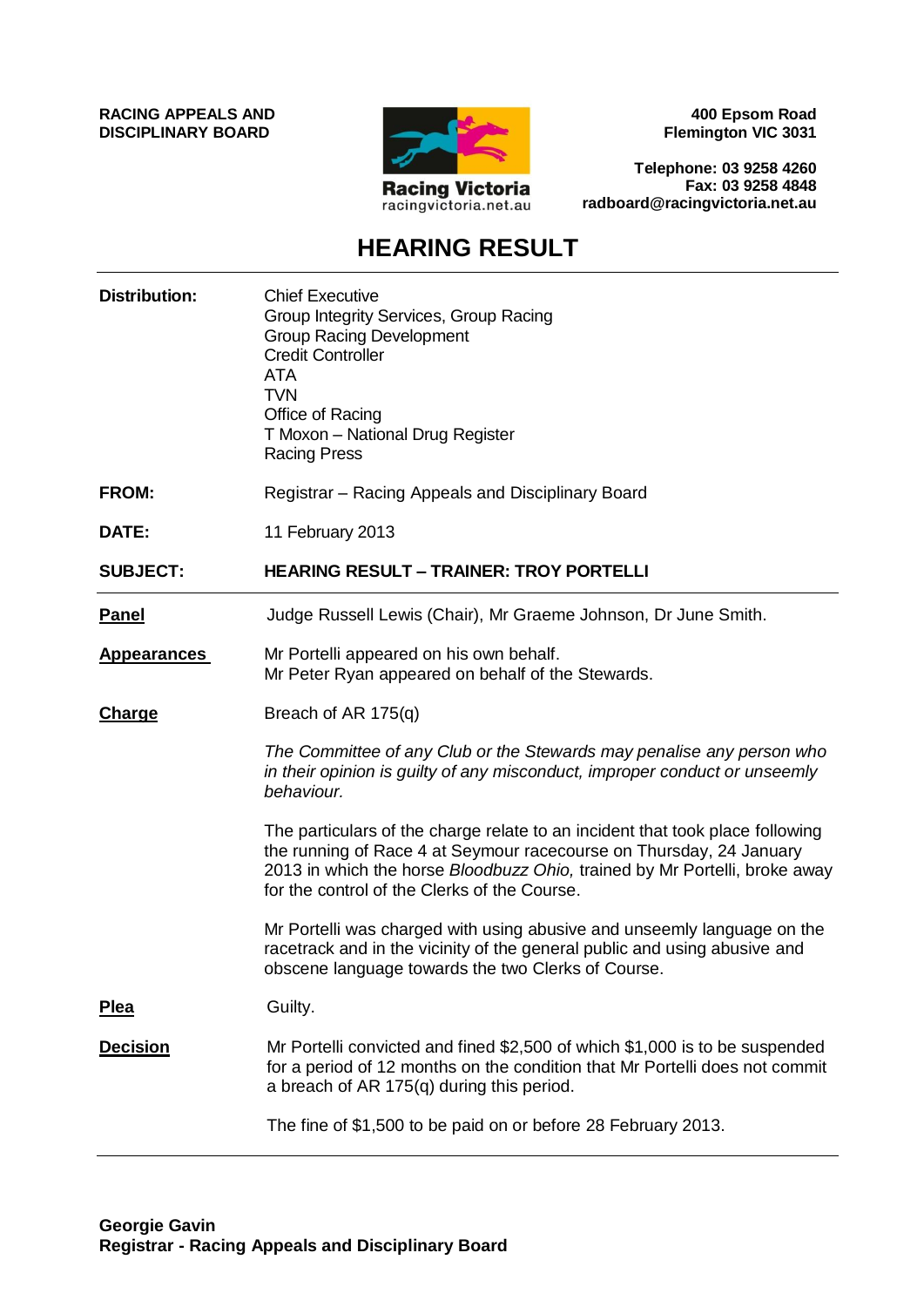# **TRANSCRIPT OF PROCEEDINGS**

### **RACING APPEALS AND DISCIPLINARY BOARD**

\_\_\_\_\_\_\_\_\_\_\_\_\_\_\_\_\_\_\_\_\_\_\_\_\_\_\_\_\_\_\_\_\_\_\_\_\_\_\_\_\_\_\_\_\_\_\_\_\_\_\_\_\_\_\_\_\_\_\_\_\_\_\_

**HIS HONOUR JUDGE R.P.L. LEWIS, Chairman MR G. JOHNSON DR J. SMITH**

#### **EXTRACT OF PROCEEDINGS**

**DECISION**

#### **TRAINER: TROY PORTELLI**

#### **MELBOURNE**

#### **MONDAY, 11 FEBRUARY 2013**

MR P. RYAN appeared on behalf of the RVL Stewards

MR T. PORTELLI appeared on his own behalf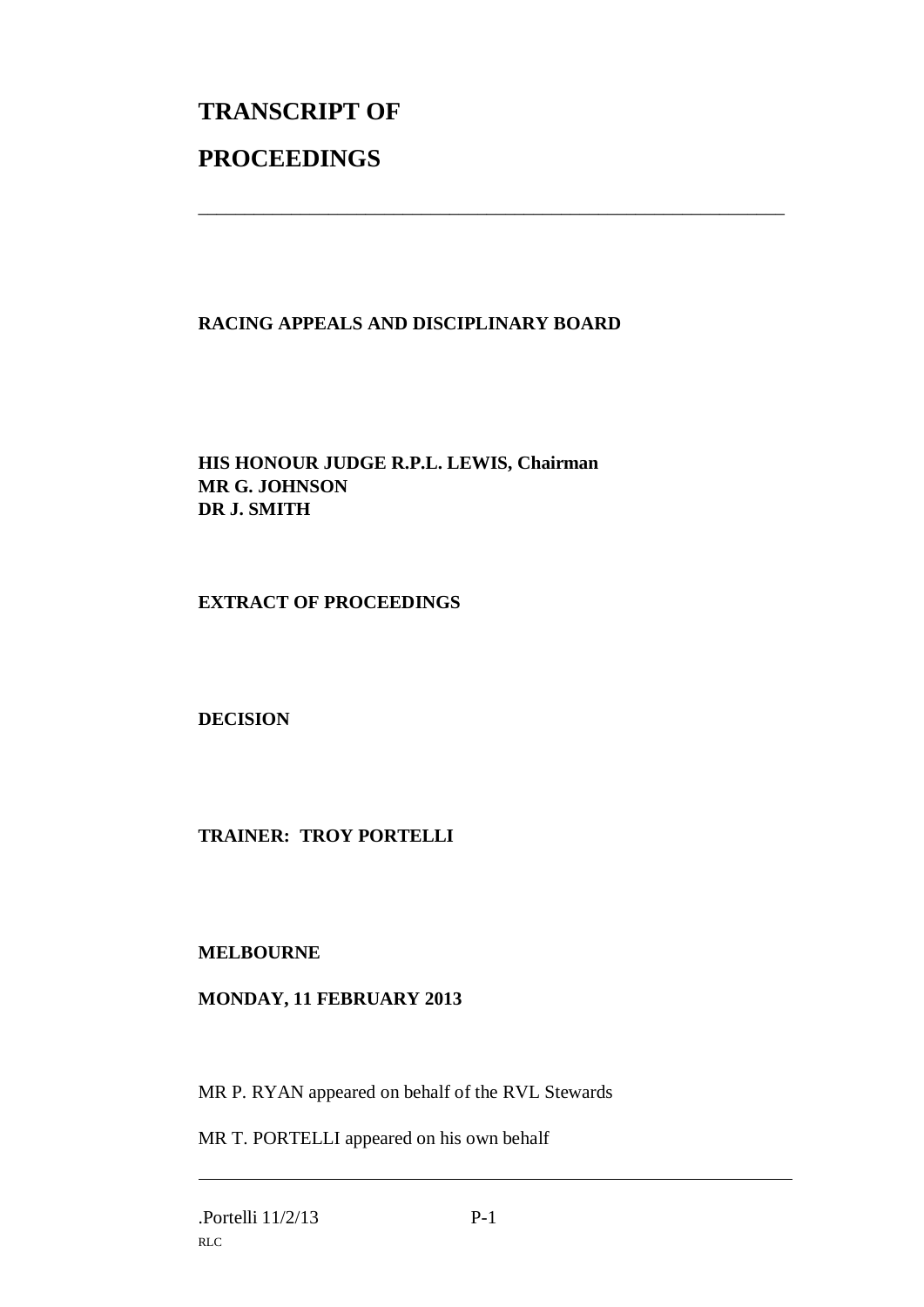CHAIRMAN: In this case, the Board takes a serious view of the incident because we have a licensed person, an experienced trainer, who by his behaviour has not only tarnished the image of racing, which currently has undergone a great deal of pressure, but the conduct was grossly offensive to members of the public which obviously would have included young people, and the conduct was also to be criticised on the basis that whatever was going through Mr Portelli's mind, he showed a complete lack of disrespect for other people on the racecourse, in particular the clerks of the course.

Without more, that conduct would attract a very high financial penalty. Nevertheless, there are a number of mitigating circumstances. The obvious one of course is what had happened to Mr Portelli's horse which caused him to become emotional and indeed the description given by the witnesses indicates that for some time, Mr Portelli was completely out of control to a degree that he really could not recall what he actually said at one stage, such was the extent of his agitation.

The Board takes into account Mr Portelli's plea of guilty. The Board is satisfied that he has exhibited moral contrition. Although he has one relevant matter back in 2008, the Board does not take that into any great account in looking at the question of penalty.

The Board is not able to come to the view that Mr Portelli is unlikely to reoffend, given his admissions that he can from time to time, depending on the circumstances, become emotional and upset. That particular view will be